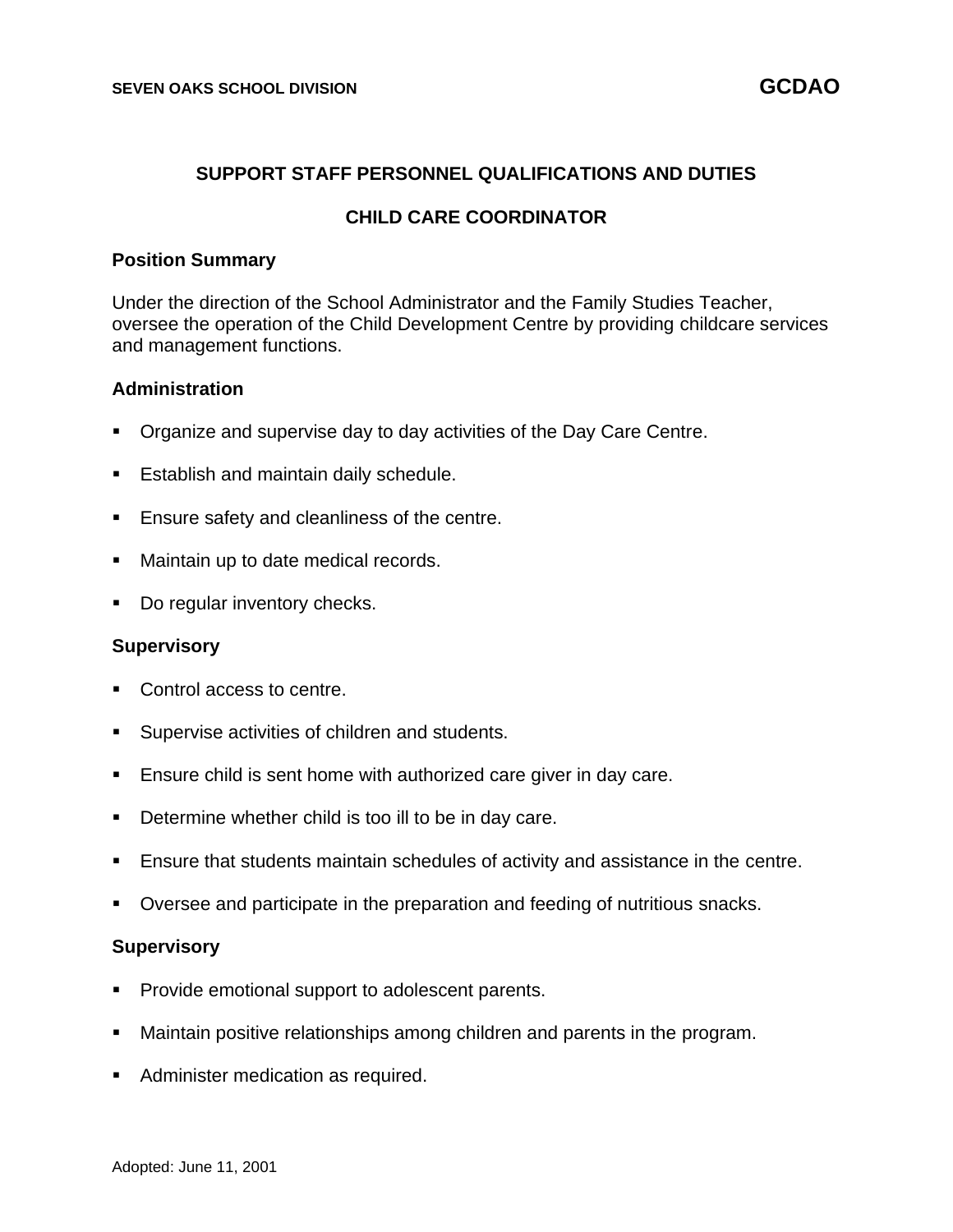#### **SEVEN OAKS SCHOOL DIVISION GCDAO**

Assist Family Studies teacher with student evaluation and attendance.

## **Instructional**

- Serve as a role model for parenting skills.
- **EXTE:** Instruct in specific areas such as diapering, bottle feeding and hand washing.
- Demonstrate and encourage children's play through planned age-appropriate stimulation.
- **EXTE:** Liaise with Family Studies teacher regarding planning, purchases, evaluation of programs and attendance of students.
- **.** Inform parents of the daily activities and progress of their child.
- Toilet train toddlers.

### **Other**

- **Provide first step emergency medical attention to children.**
- Safeguard against blood exchange to prevent possible occurrence of Hepatitis B or HIV virus.
- Communicate with agencies such as Social Services, Child and Family Services and Manitoba Health.
- **EXECOMMUNICATE With parents of adolescent parents.**

## **Education**

- Diploma in Child Care (two years post-secondary).
- Child Care Worker III certificate (one-year additional post-secondary).
- **Example 1** First aid certificate (8 hours).
- $\blacksquare$  C.P.R. (1-2 days).

### **Experience**

■ Over 1 year and up to including 2 years.